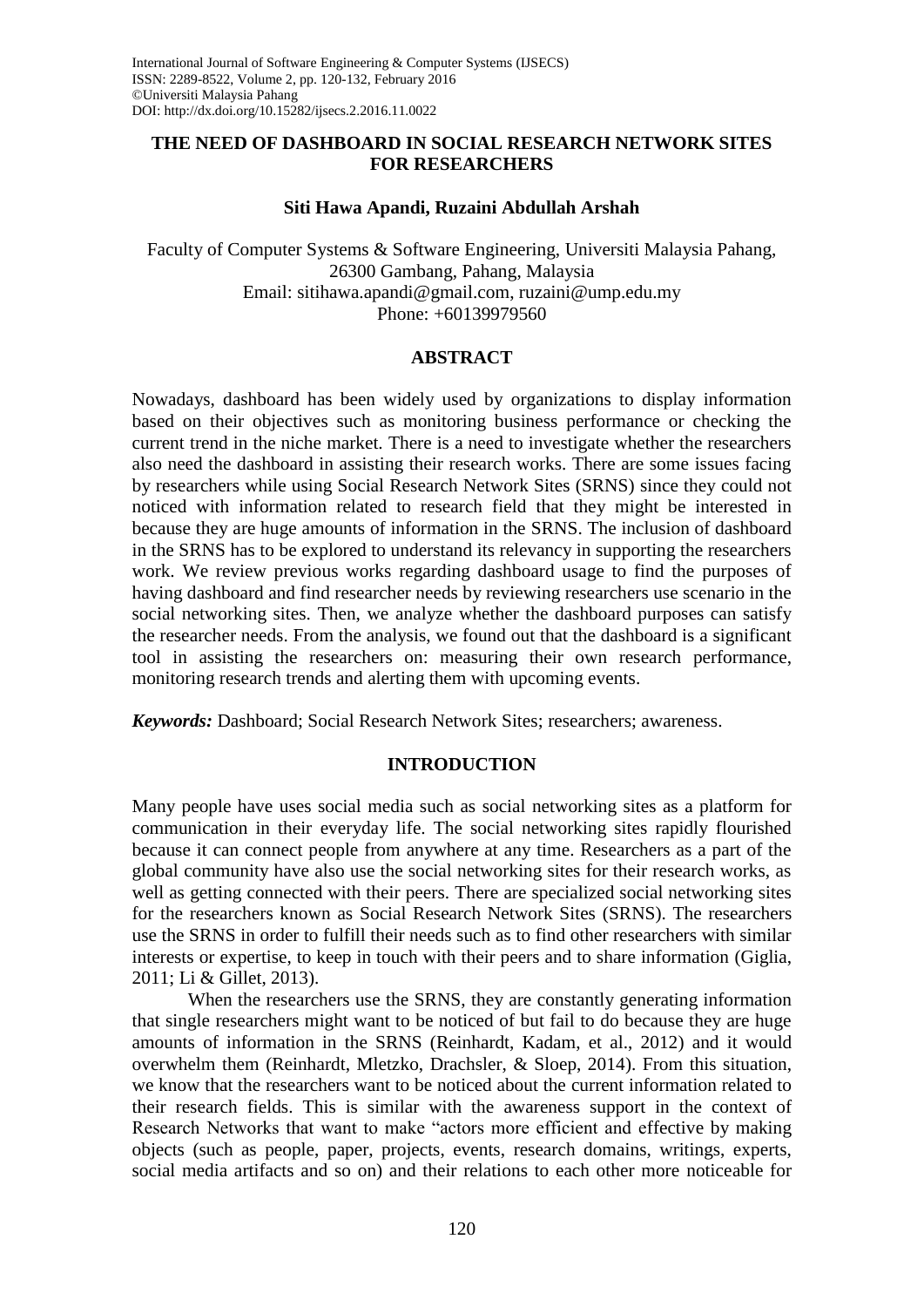users" [\(Reinhardt, 2012;](#page-11-2) [Reinhardt & Mletzko, 2011\)](#page-11-3). In order to cope with huge amount of information in the SRNS, the researchers need the awareness support to be embedded in their research practice [\(Reinhardt, Kadam, et al., 2012;](#page-11-0) [Reinhardt,](#page-11-4)  [Mletzko, Sloep, & Drachsler, 2012\)](#page-11-4) because the awareness support improves the effectiveness of how information is spread in communities [\(Lövstrand, 1991\)](#page-10-2) and positively influences social interactions taking place in those communities [\(Gross,](#page-10-3)  [Stary, & Totter, 2005\)](#page-10-3). The researchers also need metrics to measure their research performance. The metric is a type of performance measurement [\(Fitz-Gibbon, 1990\)](#page-10-4) and it appear as a measurable number that usually used to evaluate success of the organizations or individuals. The researcher reputation is important so that they can be recognized by the other researchers in their research field. Therefore, the researchers will need a tool that can provide awareness support and to measure the researcher performance.

In this study, we investigate how the dashboard can be used to help satisfy the researcher needs in using SRNS. The remainder of this paper is structured as follows. In the next section, we discuss previous works on use of social networking by researchers, conceptualization of dashboard and dashboard for researchers. Methodology used in this study is then presented. This is followed with the discussion on the relevance of dashboard to researcher needs. Finally is the conclusion and future work of the study.

#### **PREVIOUS WORKS**

#### **Use of Social Networking Sites by Researchers**

The use of social networking sites for research has become essential parts of research practices [\(Cann, Dimitriou, & Hooley, 2011;](#page-10-5) [Reinhardt et al., 2014;](#page-11-1) [Rowlands,](#page-11-5)  [Nicholas, Russell, Canty, & Watkinson, 2011\)](#page-11-5). This can be seen by many of today's researchers adopted more than one tool of social networking sites for research-related activities [\(Collins & Hide, 2010;](#page-10-6) [Gruzd, Staves, & Wilk, 2012\)](#page-10-7). The social networking sites being used by the researchers can be categorized into two which are general social networking sites and Social Research Network Sites (SRNS).

The general social networking sites have been defined as "a web-based service that allows individuals to: 1) construct a public or semi-private profile within a bounded system, 2) articulate a list of other users with whom they share a connection, and 3) view and traverse their list of connections and those made by others within the system" [\(Ellison, 2007\)](#page-10-8). The general social networking sites are usually used for public purpose such as to keep in touch with other people, share information and also for entertainment and business use. It also can facilitate research works like exchanging research ideas, communicate and collaborate with the other researchers [\(Reinhardt et al., 2014\)](#page-11-1). Facebook and Twitter are some examples of the general social networking sites most being used by the researchers [\(Gruzd & Goertzen, 2013;](#page-10-9) [Kumar & Kumar, 2013;](#page-10-10) [Madhusudhan, 2012\)](#page-10-11). There are three basic functionalities in the general social networking sites which are functionality of identity and network management to present the user profile, functionality of information management to share information, and functionality of communication to interact with the other users. However, the researchers encounter a problem when they using the general social networking sites for their research work which they feel difficult to manage personal and professional identities [\(Gruzd & Goertzen, 2013;](#page-10-9) [Gruzd et al., 2012\)](#page-10-7). They are also feel distracted by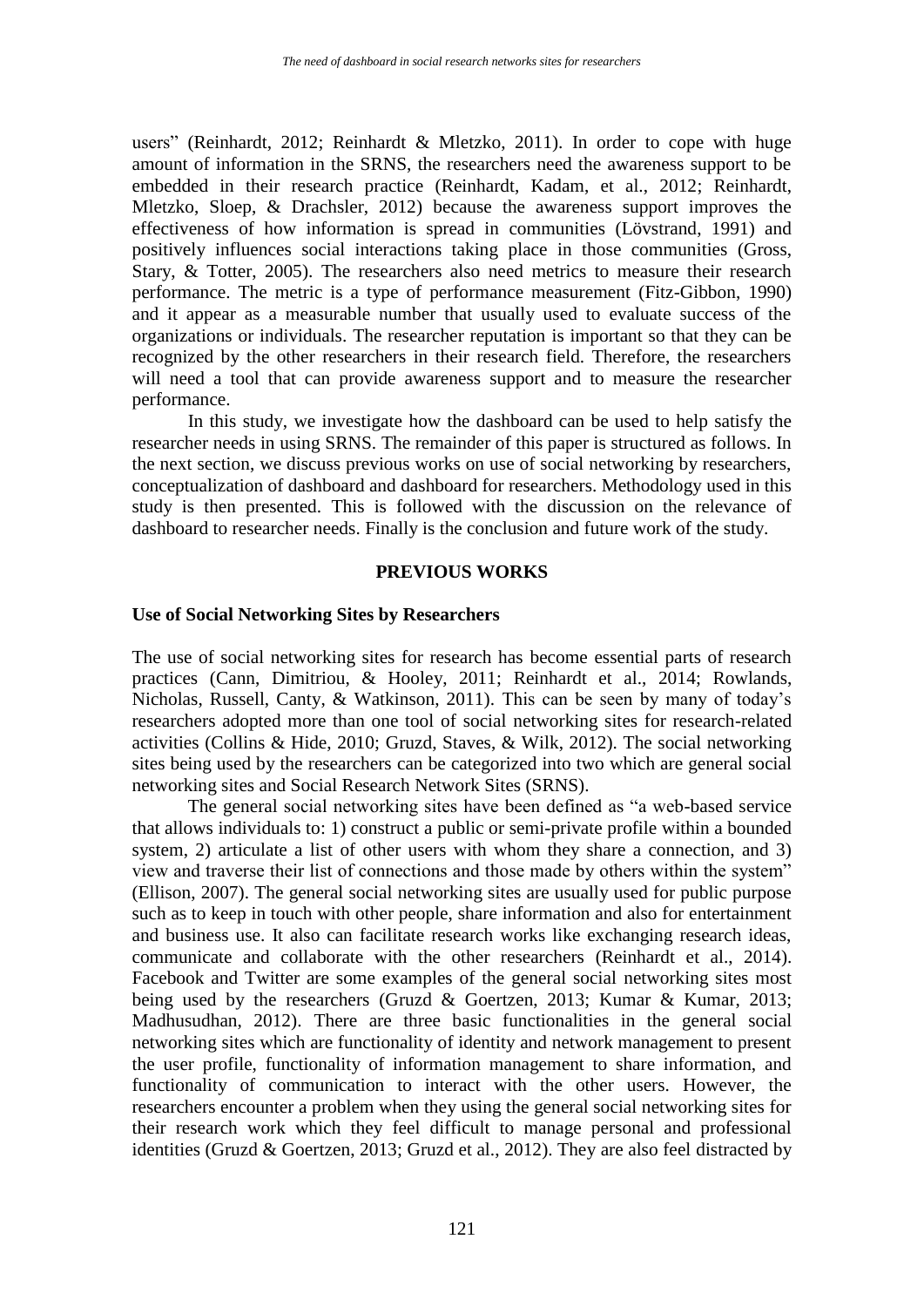status updates appeared in news feeds as not every user use it to post status that related to the research work [\(Masud, Afrin, Choudhury, & Ahmed, 2012\)](#page-11-6).

As an alternative, the researchers use platforms that are specifically designed for research communities which are Social Research Network Sites (SRNS) [\(Bullinger,](#page-10-12)  [Hallerstede, Renken, Soeldner, & Moeslein, 2010;](#page-10-12) [Masud et al., 2012\)](#page-11-6). The SRNS have been defined as a web-based service that allows individual researchers to: 1) construct a public or semi-public profile within a bounded system for identity purpose, 2) articulate a list of other researchers with whom they share a connection and communicate for communication purpose, 3) share information with other researchers within the system for information purpose and 4) collaborate with other researchers within the system for collaboration purpose [\(Bullinger et al., 2010\)](#page-10-12). The SRNS can be categorized as one of the social networking sites based on the functionalities provided. There are four functionalities in the SRNS which are identity and network management, information management, communication and collaboration. The SRNS provide collaboration functionality, which is not included in the general social networking sites. These four functionalities in the SRNS has allows collaboration and interaction between the researchers. Research collaboration means any research activity that is carried out by multiple individuals overcoming institutional, disciplinary, and geographic boundaries [\(Masud et al., 2012\)](#page-11-6). Most researchers collaborate with different reasons such as: share and expand knowledge, make new connections, increase possibility of getting funds, motivation, speedup the work or publish more [\(Alhoori & Furuta, 2011\)](#page-9-0). Further, the researchers can update and share information about their work and interests in the SRNS [\(Bullinger et al., 2010;](#page-10-12) [Masud et al., 2012\)](#page-11-6). Examples of the SRNS that mostly used by the researchers are Academia.edu, ResearchGate and Mendeley [\(Gruzd et al.,](#page-10-7)  [2012;](#page-10-7) [Nentwich & König, 2014;](#page-11-7) [Reinhardt, Kadam, et al., 2012\)](#page-11-0).

Based on the explanation above, we can differentiate between the general social networking sites and SRNS as shown in [Table 1.](#page-2-0)

|         | General social networking sites     | <b>Social Research Network Sites</b> |
|---------|-------------------------------------|--------------------------------------|
|         |                                     | (SRNS)                               |
| Type of | Wide range of users such as kids,   | Users consist of people who are      |
| users   | teenagers and adult people          | involved in research works           |
| Purpose | Used to keep in touch with other    | Used to share research work and also |
|         | people, socialize and entertainment | keep in touch and collaborate with   |
|         |                                     | other researchers                    |

<span id="page-2-0"></span>

| Table 1. Difference between general social networking sites and Social Research |
|---------------------------------------------------------------------------------|
| Network Sites.                                                                  |

It shows that the SRNS is more suitable platform to be used by the researchers for their research work, since the users consist of the researchers.

However, the SRNS still have issues in supporting research activities where the researchers still explore many sites in order for them to use different features provided and this could be time consuming for the researchers to manage those sites [\(Cann et al.,](#page-10-5)  [2011;](#page-10-5) [Collins & Hide, 2010;](#page-10-6) [Masud et al., 2012;](#page-11-6) [Nentwich & König, 2014\)](#page-11-7). The researchers want to be alerted on latest information in research field or looks for events on a specific topic but fail to do because they are huge amounts of information in the SRNS and it would overwhelm them [\(Masud et al., 2012;](#page-11-6) [Reinhardt, Kadam, et al.,](#page-11-0)  [2012;](#page-11-0) [Reinhardt et al., 2014\)](#page-11-1). The researchers need the awareness support to be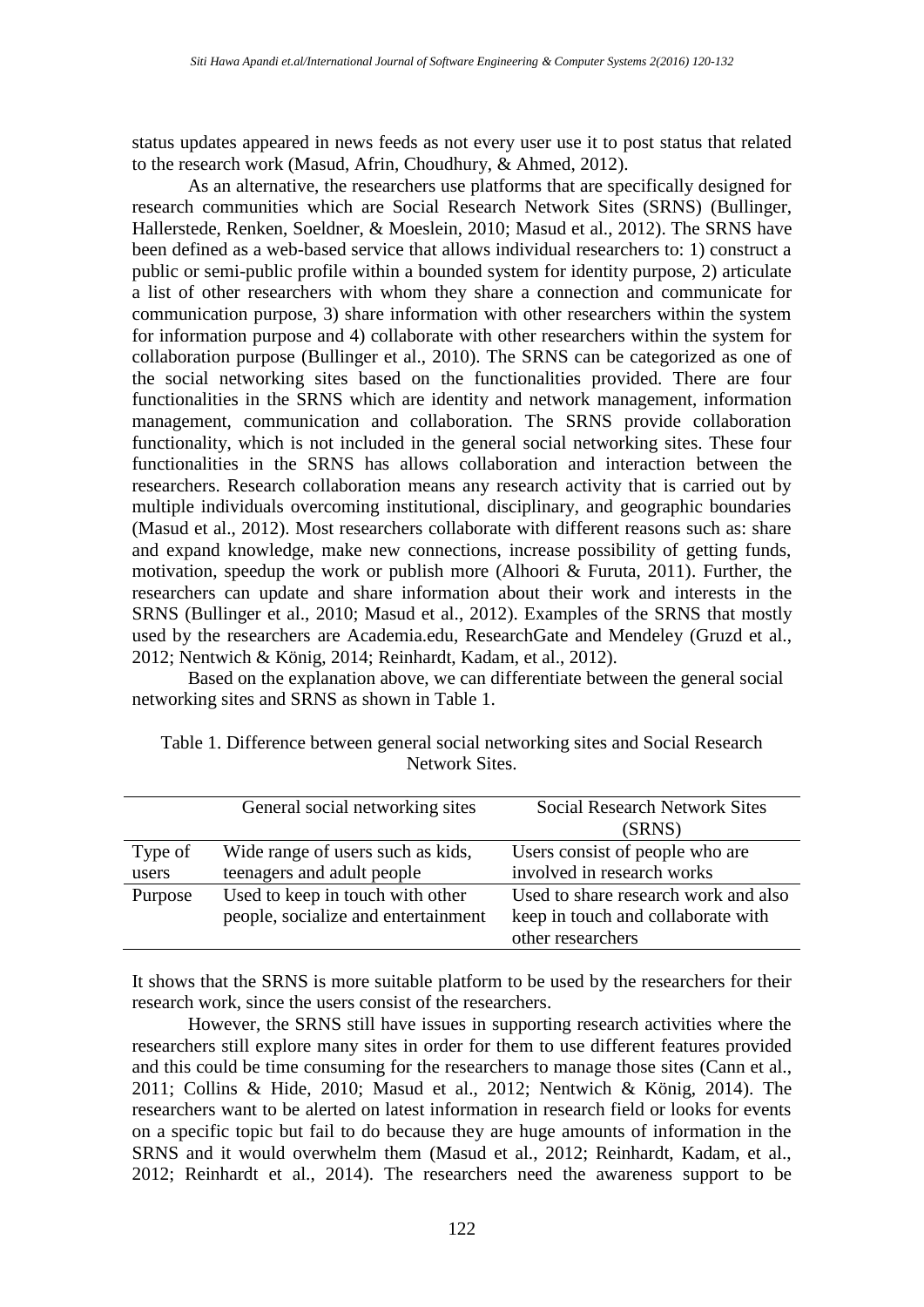embedded in their research practice in order to handle the huge amount of information in the SRNS [\(Reinhardt, Kadam, et al., 2012;](#page-11-0) [Reinhardt, Mletzko, et al., 2012\)](#page-11-4). The awareness support can improves the effectiveness of how information is spread in communities [\(Lövstrand, 1991\)](#page-10-2) and positively influences social interactions taking place in those communities [\(Gross et al., 2005\)](#page-10-3). The dashboard can be used as a tool to provide awareness facility to the researchers because, from a user interface perspective, it is a facility in which users may find aggregated information about the system's current state, personal notifications, news and other important transactions [\(Reinhardt et](#page-11-1)  [al., 2014\)](#page-11-1).

### **Conceptualization of Dashboard**

We need to understand about dashboard in order to include dashboard as a tool to provide awareness to the researchers in the SRNS. The term dashboard is always associated with the dashboard used in vehicles [\(Mahendrawathi, Pranantha, & Utomo,](#page-11-8)  [2010;](#page-11-8) [Pauwels et al., 2009;](#page-11-9) [Yigitbasioglu & Velcu, 2012\)](#page-12-0). For example, a car dashboard provides us important information about status of the car likes amount of gas, speed and temperature. This information is important for the driver to make sure that the car is in good condition to be used for driving [\(Corp, 2004;](#page-10-13) [Malik, 2005\)](#page-11-10).

There are several definitions about the dashboard in the field of information management. [Malik \(2005\)](#page-11-10) has define the dashboard as "a computer interface with charts, reports, visual indicators and alert mechanisms that are consolidated into dynamic and relevant information platform". [Few \(2006\)](#page-10-14) state the dashboard as "a visual display of the most important information needed to achieve one or more objectives; consolidated and arranged on a single screen so the information can be monitored at a glance" [\(Few, 2006\)](#page-10-14). [Bose \(2006\)](#page-10-15) describe dashboard as "a software application that provides a single-screen display of relevant and critical business metrics and analytics to enable faster and more effective decision making".

Based on the dashboard definitions, we can identify criteria of dashboard as shown in [Table 2.](#page-3-0)

<span id="page-3-0"></span>

| Author      | Criteria of dashboard                                                    |                           |                            |                             |
|-------------|--------------------------------------------------------------------------|---------------------------|----------------------------|-----------------------------|
|             | Display<br>information<br>needed to<br>achieve<br>specific<br>objectives | Graphical<br>presentation | Fits on a single<br>screen | Provide alert<br>mechanisms |
| Malik       |                                                                          |                           |                            |                             |
| (2005)      |                                                                          |                           |                            |                             |
| Few         |                                                                          |                           |                            |                             |
| (2006)      |                                                                          |                           |                            |                             |
| <b>Bose</b> |                                                                          |                           |                            |                             |
| (2006)      |                                                                          |                           |                            |                             |

Table 2. Criteria of dashboard.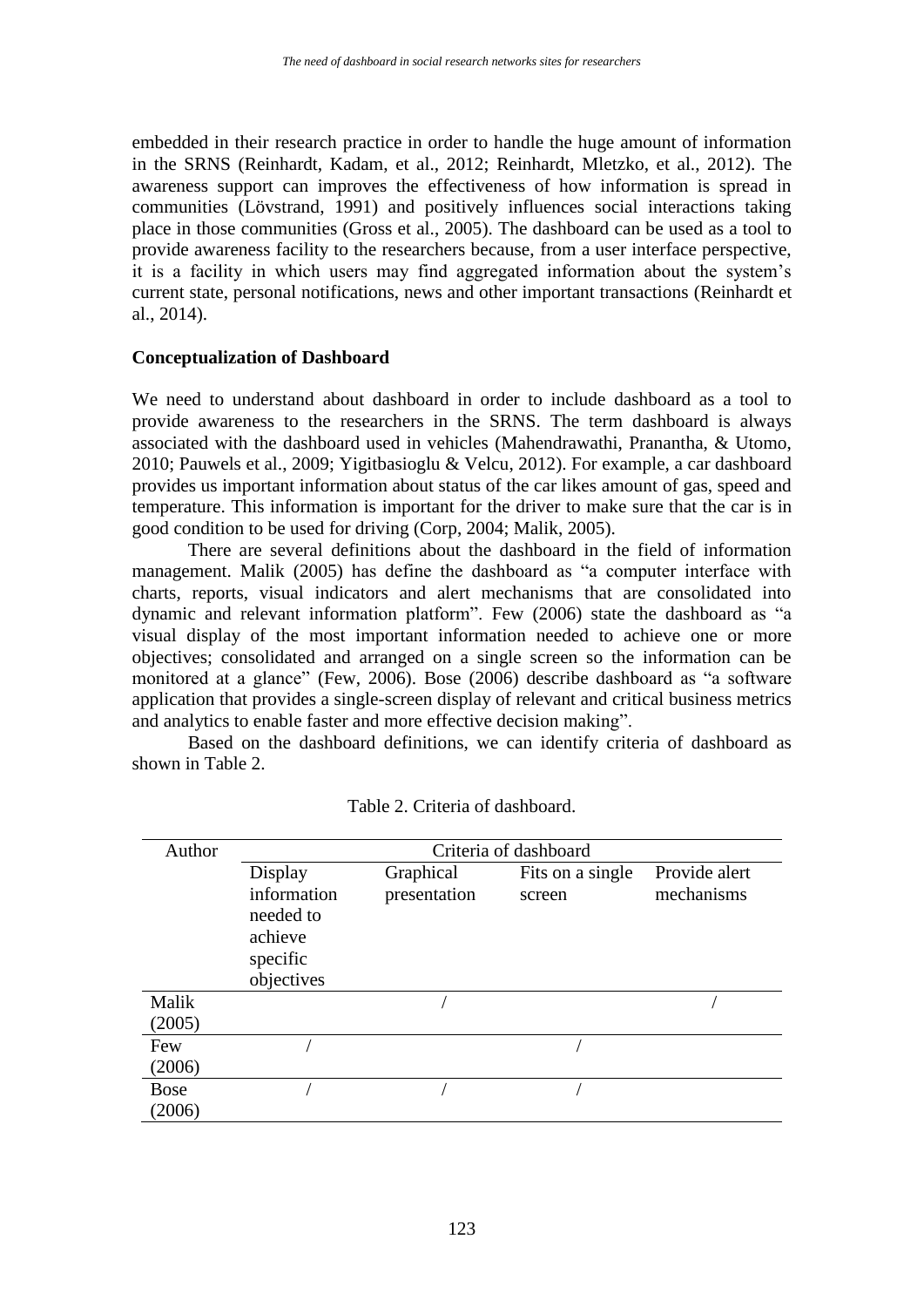The explanation about criteria of the dashboard is as follows:

i. Display information needed to achieve specific objectives

The right key metrics should be included in the dashboard to achieve specific objectives such as to indicate performance status [\(Few, 2006;](#page-10-14) [Pauwels et al.,](#page-11-9)  [2009;](#page-11-9) [West, 2012\)](#page-12-1).

ii. Graphical presentation

The information should be presented in a form of visualizations such as gauges, charts, and tables, often color-coded for easy summarization [\(Bauer, 2004;](#page-10-16) [Lehmann & Reibstein, 2006\)](#page-10-17). It is the best way to "present the information so that human eyes can take in quickly and human brains can easily extract the correct and most important meanings from it" [\(Few, 2006;](#page-10-14) [Yigitbasioglu &](#page-12-0)  [Velcu, 2012\)](#page-12-0).

iii. Fits on a single screen

The information in the dashboard must fit on a single screen so that it is easy for the user to view the information at a glance [\(Few, 2006;](#page-10-14) [Morton-Owens &](#page-11-11)  [Hanson, 2012\)](#page-11-11). If the information needs to be scroll, it has surpassed limitless of the dashboard [\(Mahendrawathi et al., 2010\)](#page-11-8). The dashboard has provide drilldowns capabilities to display more detailed of the information [\(Bateman,](#page-9-1)  [Teevan, & White, 2012;](#page-9-1) [Mahendrawathi et al., 2010\)](#page-11-8).

iv. Provide alert mechanisms The alert mechanisms serve as a warning system when a key performance indicator (KPI) shows poor performance or an undesired trend. In order to attract user attention, the alert mechanisms accompanied by attention-capturing actions such as blinking [\(Malik, 2005\)](#page-11-10).

We can conclude that the dashboard is a single screen interface with a graphical presentation that displays relevant information that needed to achieve particular objectives and accompanied with alert mechanisms.

# **Dashboard for Researchers**

The study about dashboard should deserve ample research attention but it is hardly investigated by researchers [\(Maheshwari & Janssen, 2013\)](#page-11-12). There are limited studies concerning on the implementation of the dashboard for the researchers. [Reinhardt et al.](#page-11-1)  (2014), for example, provides an idea of a widget-based dashboard called AWESOME to support the researchers' awareness of their Research Networks, but has issue on addressing the participants' lack of knowledge on widget facility. There is also an application called PUSHPIN that helps the researchers to noticed of their connections to other researchers and publications that the researchers might be interested in by making recommendations [\(Reinhardt, Kadam, et al., 2012\)](#page-11-0). With recommendations facility, users can noticed on the existence or linkage between objects likes researchers and publication papers that would have stayed hidden [\(Reinhardt et al., 2014\)](#page-11-1). There are still more work can be done in dashboard for the researchers such as introducing metrics to measure the researcher performance in the dashboard.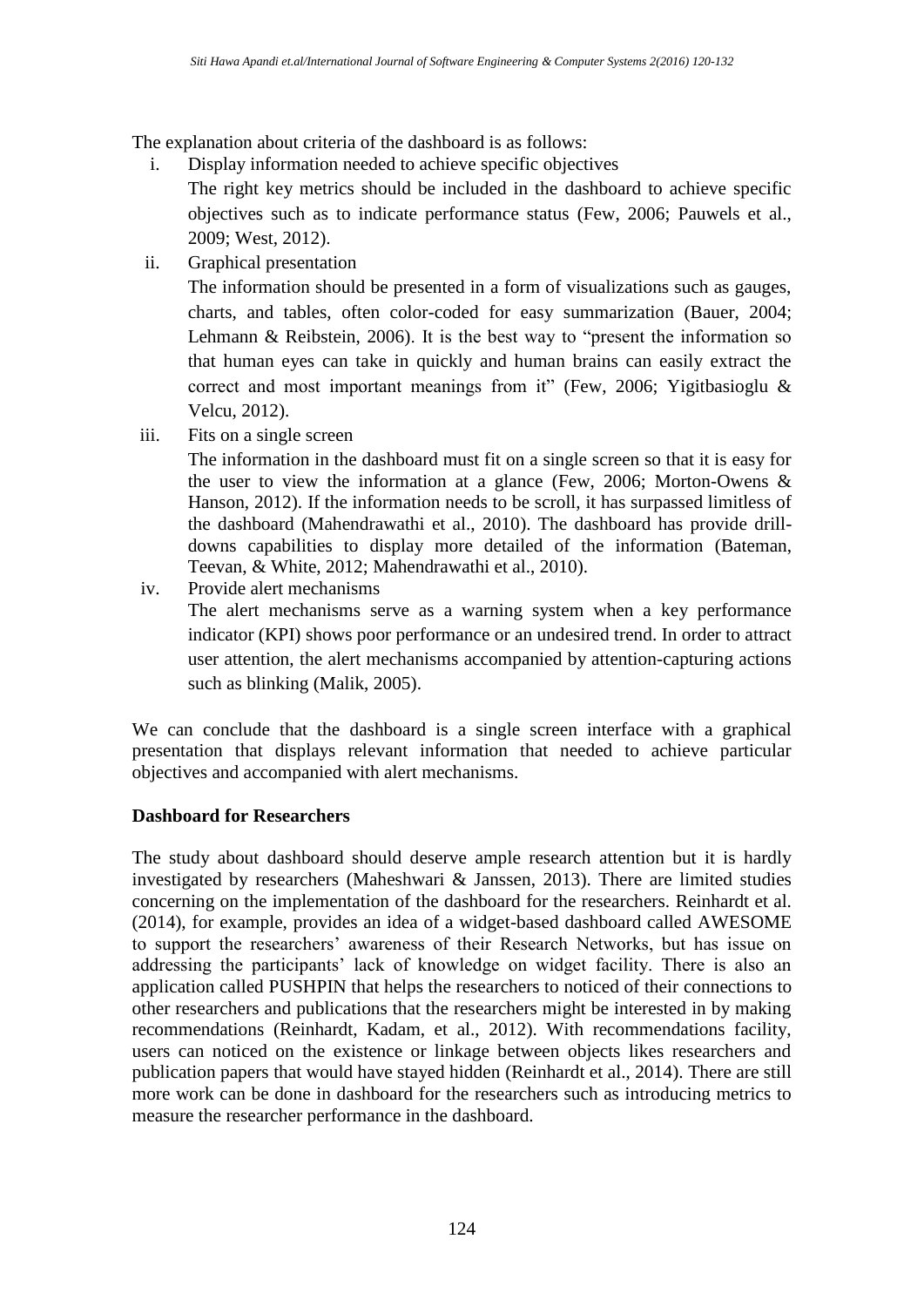# **METHODOLOGY**

The purpose of this study is to find significance of dashboard for the researchers. In order to do that, we analyze previous works regarding the researchers' reasons on using social networking sites in order to understand the researcher needs. Then, we have to investigate the dashboard usage to find its purposes. Further, we have to analyze the relevancy of the dashboard purposes with relation to the researcher needs. From the relationship relevancy, we can provide the justification on the significance of the dashboard for the researchers needs. [Figure 1](#page-5-0) shows the methodology used in this study.



Figure 1. Methodology used in this study.

# **RELEVANCE OF DASHBOARD TO RESEARCHER NEEDS**

<span id="page-5-0"></span>We used most widely academic search engine, Google Scholar [\(Osborne, Motta, &](#page-11-13)  [Mulholland, 2013\)](#page-11-13) to find previous works that discuss about the researchers use of social networking sites and also the usage of the dashboard. The keywords that we used to find the previous works were "social networking sites", "researchers", "dashboard", "performance measurement" and "awareness". We filtered the articles that relevance to our study. This approach of review previous works also had been used in [\(Yigitbasioglu](#page-12-0)  [& Velcu, 2012\)](#page-12-0). We used a concept matrix to extract important points from the previous works [\(Webster & Watson, 2002\)](#page-12-2).

We review previous works regarding the use of social networking sites by the researchers in order to understand the researcher needs. Firstly, most of the researchers use the social networking sites as a platform to publicize their research outputs [\(Gruzd](#page-10-7)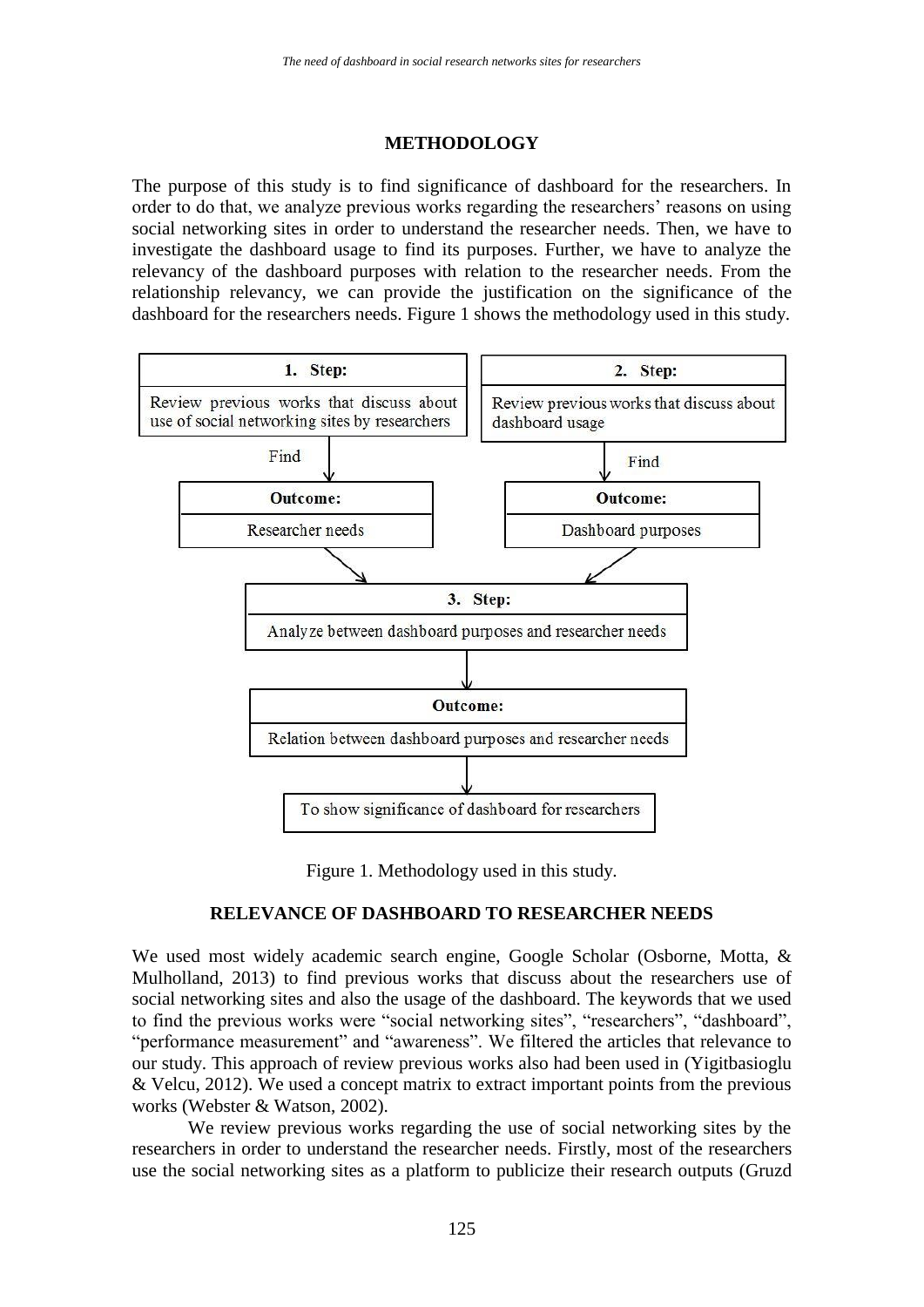[et al., 2012;](#page-10-7) [Nentwich & König, 2014;](#page-11-7) [Rowlands et al., 2011;](#page-11-5) [Thelwall & Kousha,](#page-12-3)  [2014\)](#page-12-3). They want their publication papers to be read and cite by the other researchers. Metrics are needed to measure their research impact such as number of citation and download of the publication paper. A performance of the researcher can be measured (RN1) [\(Giglia, 2011;](#page-10-0) [Li & Gillet, 2013;](#page-10-1) [Masud et al., 2012;](#page-11-6) [Nentwich & König, 2014;](#page-11-7) [Osborne et al., 2013;](#page-11-13) [Rohani & Ow, 2011;](#page-11-14) [Thelwall & Kousha, 2014\)](#page-12-3) so that they can be recognized by the other researchers. The social networking sites have ability to support the researcher needs to find information other researchers (RN2) and publication papers (RN3) [\(Chakraborty, 2012;](#page-10-18) [Giglia, 2011;](#page-10-0) [Gruzd et al., 2012;](#page-10-7) [Masud](#page-11-6)  [et al., 2012\)](#page-11-6) but they encounter a problem where the researchers could not noticed about these information since there are huge amounts of information in the social networking sites [\(Reinhardt, Kadam, et al., 2012\)](#page-11-0). Next, the researchers also want to be alerts on upcoming events likes seminar and conferences (RN4) [\(Chakraborty, 2012;](#page-10-18) [Gruzd et](#page-10-7)  [al., 2012;](#page-10-7) [Madhusudhan, 2012;](#page-10-11) [Masud et al., 2012\)](#page-11-6) to enable they plan to the event they interested to submit the publication paper. Lastly, there is a need to monitor research trends in order to know which research fields are growing and shrinking (RN5) [\(Masud](#page-11-6)  [et al., 2012;](#page-11-6) [Osborne et al., 2013\)](#page-11-13) as the social networking sites involve all researchers from diverse research fields. We have summarize five points regarding the researcher needs which are measure performance of researcher (RN1), to know information about the other researchers (RN2) and publication papers (RN3), alerts on upcoming events likes seminar and conferences (RN4) and to monitor research trends (RN5) as presented in [Table 3.](#page-7-0)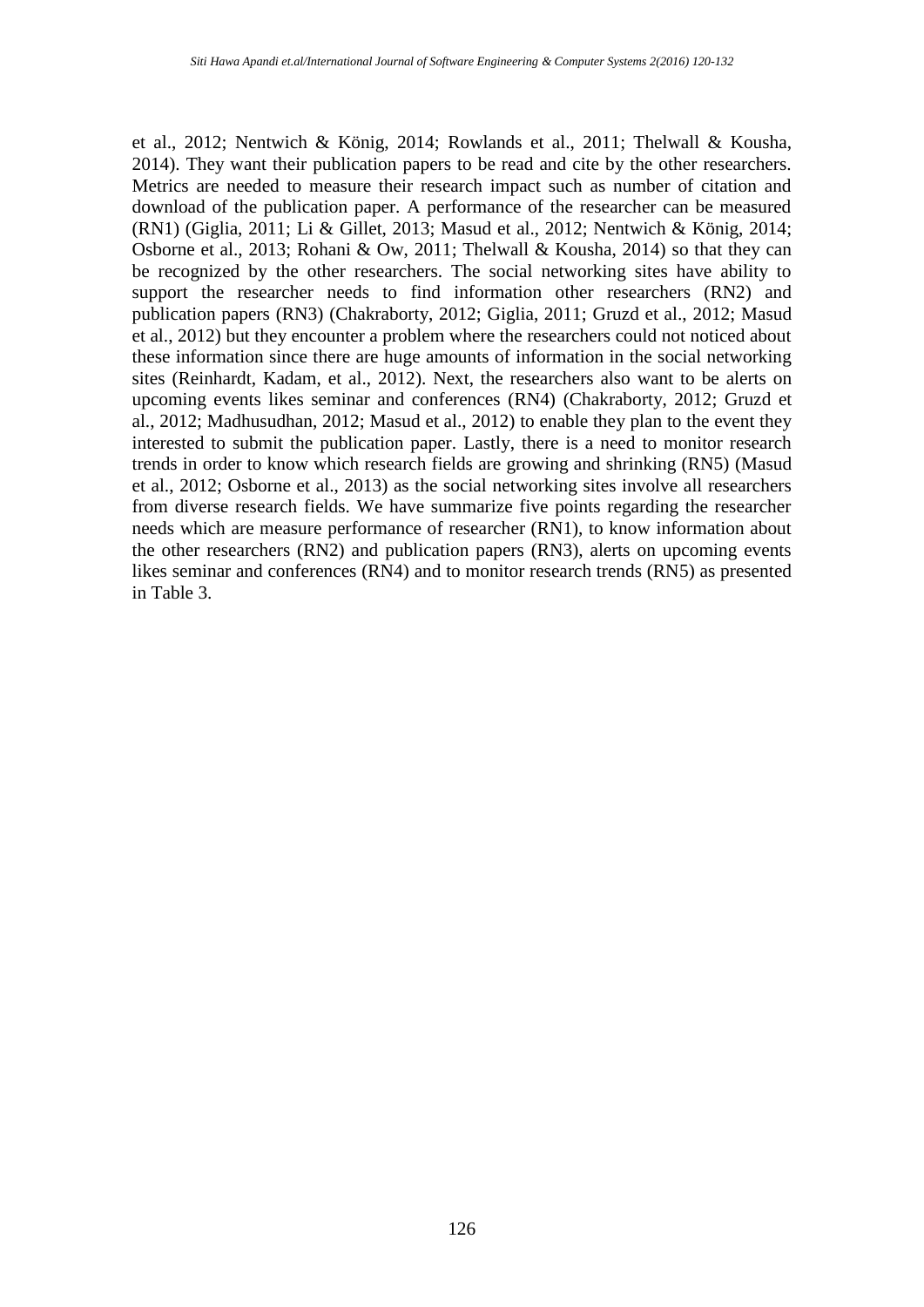<span id="page-7-0"></span>

| Author             | Researcher needs |             |             |                    |          |
|--------------------|------------------|-------------|-------------|--------------------|----------|
|                    | Measure          | Information | Information | Alerts<br>$\alpha$ | Monitor  |
|                    | performance      | about other | about       | upcoming           | research |
|                    | of researcher    | researchers | publication | events likes       | trends   |
|                    | (RN1)            | (RN2)       | papers      | seminar and        | (RN5)    |
|                    |                  |             | (RN3)       | conferences        |          |
|                    |                  |             |             | (RN4)              |          |
| Giglia (2011)      |                  |             |             |                    |          |
| Rohani and         |                  |             |             |                    |          |
| $\text{Ow (2011)}$ |                  |             |             |                    |          |
| Chakraborty        |                  |             |             |                    |          |
| (2012)             |                  |             |             |                    |          |
| Gruzd et al.       |                  |             |             |                    |          |
| (2012)             |                  |             |             |                    |          |
| Madhusudhan        |                  |             |             |                    |          |
| (2012)             |                  |             |             |                    |          |
| Masud et al.       |                  |             |             |                    |          |
| (2012)             |                  |             |             |                    |          |
| Li and Gillet      |                  |             |             |                    |          |
| (2013)             |                  |             |             |                    |          |
| Osborne et al.     |                  |             |             |                    |          |
| (2013)             |                  |             |             |                    |          |
| Nentwich and       |                  |             |             |                    |          |
| König (2014)       |                  |             |             |                    |          |
| Thelwall and       |                  |             |             |                    |          |
| Kousha (2014)      |                  |             |             |                    |          |

Table 3. Researcher needs.

We also review previous works regarding the dashboard usage to find out the dashboard purpose. Firstly, most previous works state that the dashboard been used for performance measurement (DP1) [\(Bose, 2006;](#page-10-15) [Mahendrawathi et al., 2010;](#page-11-8) [Maheshwari](#page-11-12)  [& Janssen, 2013;](#page-11-12) [Morton-Owens & Hanson, 2012;](#page-11-11) [Pauwels et al., 2009;](#page-11-9) [Phippen,](#page-11-15)  [Sheppard, & Furnell, 2004;](#page-11-15) [Yigitbasioglu & Velcu, 2012\)](#page-12-0). For example, [Phippen et al.](#page-11-15)  (2004) describes the dashboard used to report monthly and weekly performance of multinational airline company's website such as visits, visitors, registrations and visits to bookings information. Secondly, the dashboard used to guide decision making (DP2) [\(Bose, 2006;](#page-10-15) [Mahendrawathi et al., 2010;](#page-11-8) [Morton-Owens & Hanson, 2012;](#page-11-11) [Pauwels et](#page-11-9)  [al., 2009;](#page-11-9) [Yigitbasioglu & Velcu, 2012\)](#page-12-0). For example, manager use dashboard in marketing to guide on decisions, such as, promotion activities and sales force allocation [\(Pauwels et al., 2009\)](#page-11-9). Thirdly, the dashboard has been used to provide awareness support (DP3) [\(Bose, 2006;](#page-10-15) [Reinhardt, Kadam, et al., 2012;](#page-11-0) [Reinhardt et al., 2014;](#page-11-1) [Treude & Storey, 2010\)](#page-12-4). The awareness means "an understanding of the activities of others, which provides a context for your own activity" [\(Dourish & Bellotti, 1992\)](#page-10-19). In [\(Reinhardt, Kadam, et al., 2012;](#page-11-0) [Reinhardt et al., 2014\)](#page-11-1), the dashboard had been implemented for the researchers to provide the awareness support in the context of Research Networks that want to make the researchers noticed information about the other researchers and publication papers that they might be interested [\(Reinhardt, 2012;](#page-11-2) [Reinhardt & Mletzko, 2011\)](#page-11-3). While in [\(Treude & Storey, 2010\)](#page-12-4), the dashboard used by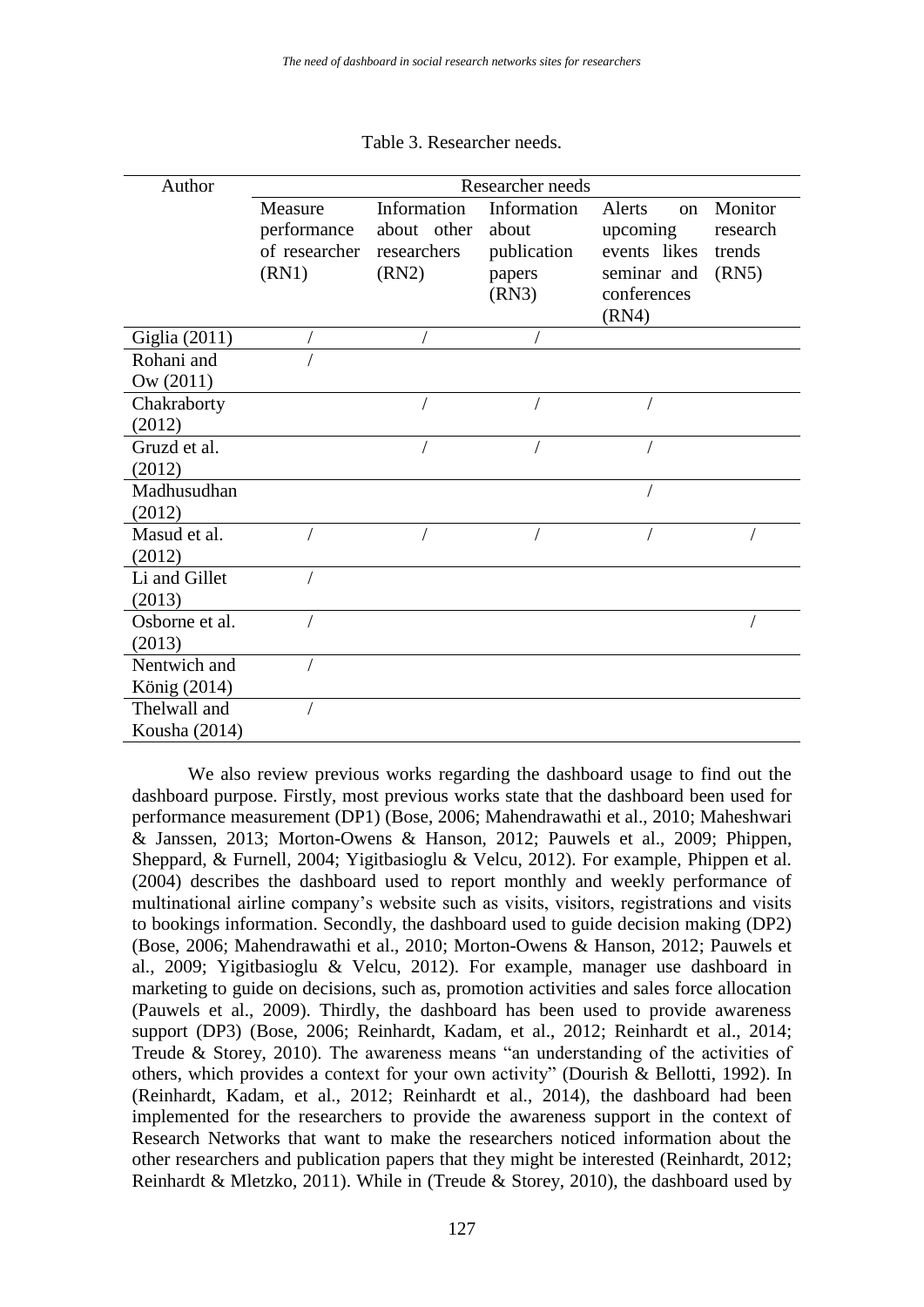software development teams to provide awareness for project status. [Bose \(2006\)](#page-10-15) state alert messages can be used to make the user aware of the information needed. Lastly, the dashboard also can be used to monitor trend over time (DP4) [\(Maheshwari &](#page-11-12)  [Janssen, 2013;](#page-11-12) [Morton-Owens & Hanson, 2012;](#page-11-11) [Phippen et al., 2004\)](#page-11-15). By comparing current and past information, the dashboard can identify what trending up or down. Based on previous works of the dashboard usage, we have identified four points regarding the dashboard purposes; namely performance measurement (DP1), guide decision making (DP2), provide awareness support (DP3) and monitor trend over period of time (DP4) as presented in [Table 4.](#page-8-0)

<span id="page-8-0"></span>

| Author            | Dashboard purposes |              |               |                |
|-------------------|--------------------|--------------|---------------|----------------|
|                   | Performance        | Guide        | Provide       | Monitor trend  |
|                   | measurement        | decision     | awareness     | over period of |
|                   | (DP1)              | making (DP2) | support (DP3) | time (DP4)     |
| Phippen et al.    |                    |              |               |                |
| (2004)            |                    |              |               |                |
| Bose (2006)       |                    |              |               |                |
| Pauwels et al.    |                    |              |               |                |
| (2009)            |                    |              |               |                |
| Mahendrawathi     |                    |              |               |                |
| et al. (2010)     |                    |              |               |                |
| Treude and        |                    |              |               |                |
| Storey (2010)     |                    |              |               |                |
| Morton-Owens      |                    |              |               |                |
| and Hanson        |                    |              |               |                |
| (2012)            |                    |              |               |                |
| Reinhardt et al.  |                    |              |               |                |
| (2014)            |                    |              |               |                |
| Reinhardt,        |                    |              |               |                |
| Kadam, et al.     |                    |              |               |                |
| (2012)            |                    |              |               |                |
| Yigitbasioglu and |                    |              |               |                |
| Velcu (2012)      |                    |              |               |                |
| Maheshwari and    |                    |              |               |                |
| Janssen $(2013)$  |                    |              |               |                |

| Table 4. Dashboard purposes. |  |  |  |
|------------------------------|--|--|--|
|------------------------------|--|--|--|

The purposes of the dashboard (DP1-DP4) are then analyzed to seek whether these purposes can satisfy the needs of researcher (RN1-RN5) in their research works. From the analysis, we can see the relevance of the dashboard to be used by the researchers to cater their needs.

Every day, each research field gets deeper with increasing number of publication papers. Thus, a research trends can be generated (RN5) such as by making comparison number of publication papers in various research fields versus years. From that, we can see which research fields are growing and shrinking. The dashboard can be used to monitor trend over period of time (DP4).

The information about the researcher and publication are related with one another. For instance, impact factor of the publication paper can influence the researcher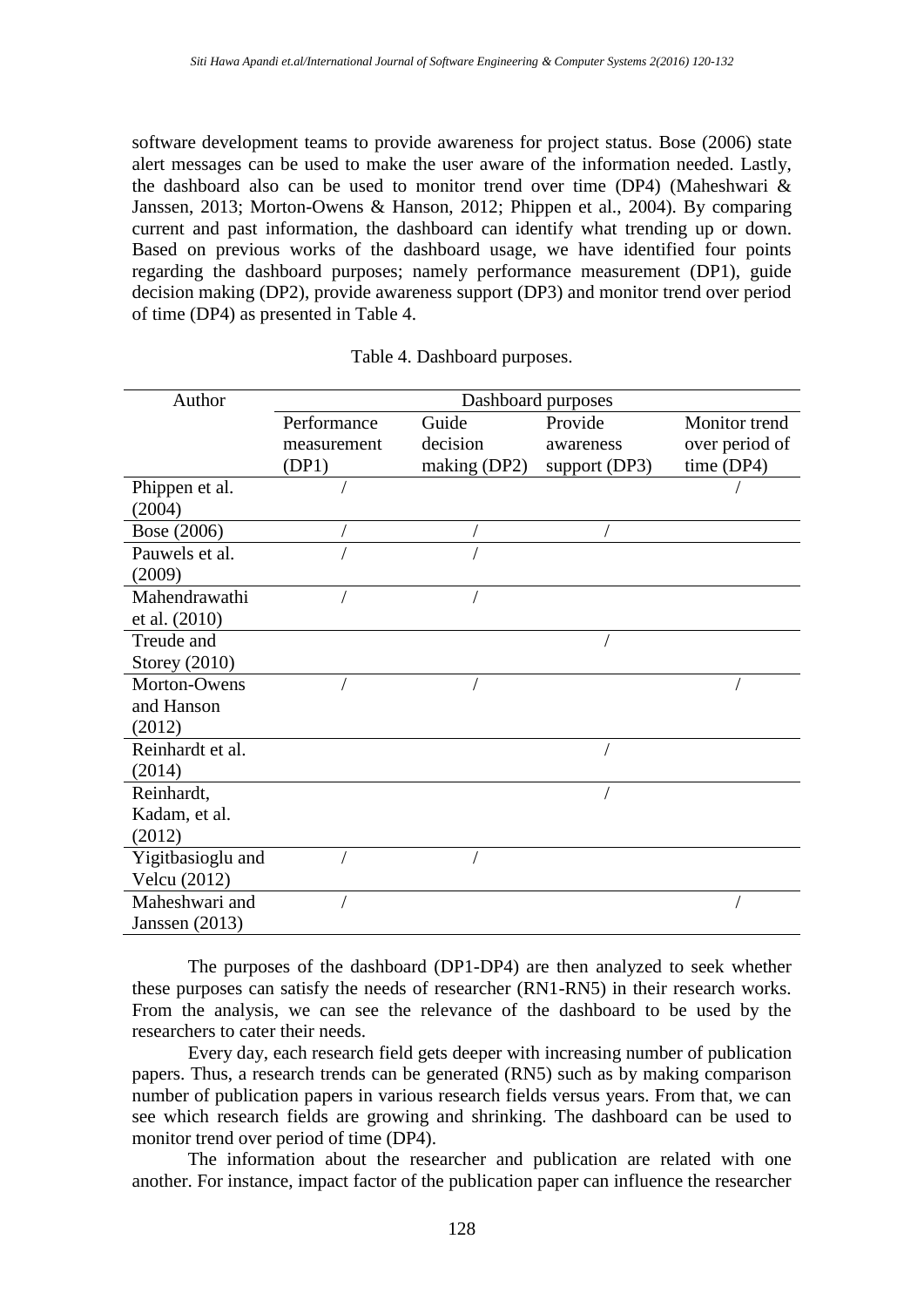reputation [\(Li & Gillet, 2013\)](#page-10-1). The impact factor can be example of the metric to measure the researcher performance which might help them to know their ranking in the research community. As stated by [Rohani and Ow \(2011\),](#page-11-14) "ranking mechanism can create an enthusiasm for users to increase their rank and enhance their position in their university or colleges". The dashboard can be used to measure performance of researcher (RN1) as the dashboard has been used by the company to measure their business performance (DP1).

Besides, the researchers want to be alerts on upcoming events likes seminar and conferences on a specific topic (RN4). Thus, the researchers can submit their publication paper to the event that related to their research interests [\(Chakraborty, 2012;](#page-10-18) [Tang et al., 2008\)](#page-11-16). The dashboard has ability to provide awareness support (DP3) [\(Reinhardt, Kadam, et al., 2012;](#page-11-0) [Reinhardt et al., 2014;](#page-11-1) [Treude & Storey, 2010\)](#page-12-4) to make the researchers noticed information about the other researchers, publication papers and events related to their research interest.

[Table 5](#page-9-2) shows the relationship between the need of researchers with the dashboard purposes. From here, we can see relevance of the dashboard purposes to cater the researcher needs.

Table 5. Relationship between dashboard purposes and researcher needs.

<span id="page-9-2"></span>

| Dashboard purposes                      | Researcher needs                        |
|-----------------------------------------|-----------------------------------------|
| Monitor trend over period of time (DP4) | Monitor research trends (RN5)           |
| Performance measurement (DP1)           | Measure performance of researcher (RN1) |
| Provide awareness support (DP3)         | Alerts on upcoming events likes seminar |
|                                         | and conferences (RN4)                   |

Based on the analysis, the dashboard is identified as a significant tool in assisting the researcher needs on: 1) measuring their own research performance, 2) monitoring research trends and 3) alerting them with upcoming events.

# **CONCLUSION AND FUTURE WORK**

The main contribution of this paper is to show significance of dashboard for researchers based on a relation between the dashboard purpose and the researcher needs. The dashboard has been identified to help the researchers to measure the researcher performance, to monitor research trends and alerts on upcoming events. Future work will be to identify dashboard items by reviewing features in the existing social networking sites. The dashboard items identification will be selected based on suitability to support the researcher needs on the dashboard. With these dashboard items, a proposed model of researchers' dashboard in SRNS can be established.

# **REFERENCES**

- <span id="page-9-0"></span>Alhoori, H., & Furuta, R. (2011). Understanding the dynamic scholarly research needs and behavior as applied to social reference management*.* Research and Advanced Technology for Digital Libraries, 169-178.
- <span id="page-9-1"></span>Bateman, S., Teevan, J., & White, R. W. (2012). The search dashboard: How reflection and comparison impact search behavior*.* Proceedings of the SIGCHI Conference on Human Factors in Computing Systems, 1785-1794.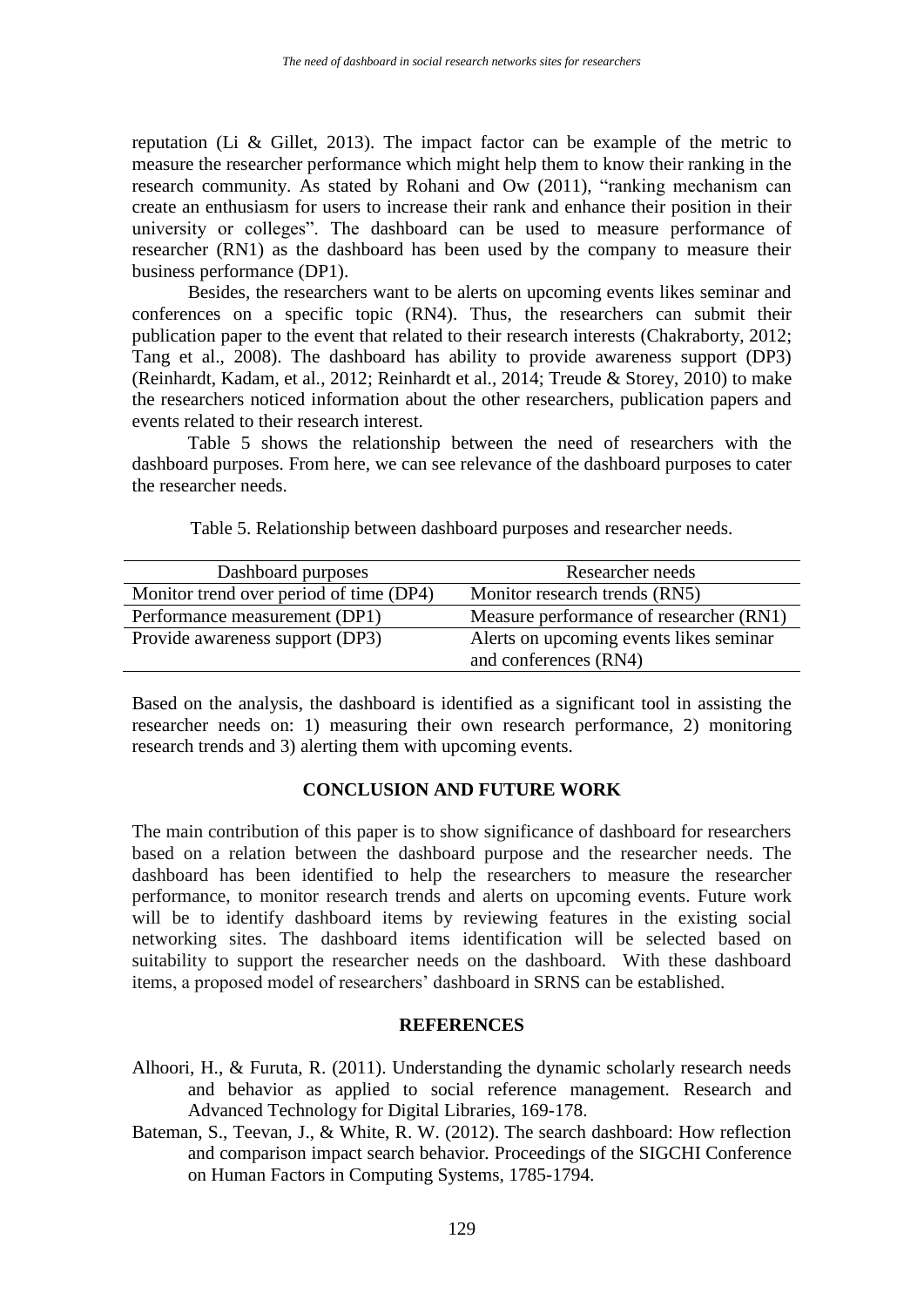- <span id="page-10-16"></span>Bauer, K. (2004). The CPM dashboard: The visuals. *Information Management,* 14(5), 41.
- <span id="page-10-15"></span>Bose, R. (2006). Understanding management data systems for enterprise performance management. *Industrial Management & Data Systems,* 106(1), 43-59.
- <span id="page-10-12"></span>Bullinger, A. C., Hallerstede, S. H., Renken, U., Soeldner, J.-H., & Moeslein, K. M. (2010). Towards research collaboration – A taxonomy of Social Research Network Sites*.* AMCIS 2010 Proceedings, 1-9.
- <span id="page-10-5"></span>Cann, A., Dimitriou, K., & Hooley, T. (2011). *Social media: A guide for researchers*. London: Research Information Network.
- <span id="page-10-18"></span>Chakraborty, N. (2012). Activities and reasons for using social networking sites by research scholars in NEHU: A study on Facebook and ResearchGate*.* 8th Convention PLANNER-2012, 19-27.
- <span id="page-10-6"></span>Collins, E., & Hide, B. (2010). Use and relevance of Web 2.0 resources for researchers*.* 14th International Conference on Electronic Publishing, 271-289.
- <span id="page-10-13"></span>Corp, N. (2004). *Dashboard development and deployment: A methodology for success*.
- <span id="page-10-19"></span>Dourish, P., & Bellotti, V. (1992). Awareness and coordination in shared workspaces*.* Proceedings of the 1992 ACM conference on Computer-supported cooperative work, 107-114.
- <span id="page-10-8"></span>Ellison, N. B. (2007). Social network sites: Definition, history, and scholarship. *Journal of Computer*‐*Mediated Communication,* 13(1), 210-230.
- <span id="page-10-14"></span>Few, S. (2006). *Information dashboard design*: O'Reilly.
- <span id="page-10-4"></span>Fitz-Gibbon, C. T. (1990). *Performance indicators* (Vol. 2): Multilingual Matters.
- <span id="page-10-0"></span>Giglia, E. (2011). Academic social networks: It's time to change the way we do research. *European journal of physical and rehabilitation medicine,* 47(2), 345- 349.
- <span id="page-10-3"></span>Gross, T., Stary, C., & Totter, A. (2005). User-centered awareness in computersupported cooperative work-systems: Structured embedding of findings from social sciences. *International Journal of Human-Computer Interaction*, 18(3), 323-360.
- <span id="page-10-9"></span>Gruzd, A., & Goertzen, M. (2013). Wired Academia: Why social science scholars are using Social Media*.* 2013 46th Hawaii International Conference on System Sciences (HICSS), 3332-3341.
- <span id="page-10-7"></span>Gruzd, A., Staves, K., & Wilk, A. (2012). Connected scholars: Examining the role of social media in research practices of faculty using the UTAUT model. *Computers in Human Behavior,* 28(6), 2340-2350.
- <span id="page-10-10"></span>Kumar, A., & Kumar, R. (2013). Use of Social Networking Sites (SNSs): A study of Maharishi Dayanand University, Rohtak, India. *Library Philosophy and Practice (e-journal)*.
- <span id="page-10-17"></span>Lehmann, D. R., & Reibstein, D. J. (2006). *Marketing metrics and financial performance*: Marketing Science Inst.
- <span id="page-10-1"></span>Li, N., & Gillet, D. (2013). Identifying influential scholars in academic social media platforms*.* Proceedings of the 2013 IEEE/ACM International Conference on Advances in Social Networks Analysis and Mining, 608-614.
- <span id="page-10-2"></span>Lövstrand, L. (1991). Being selectively aware with the khronika system*.* Proceedings of the Second European Conference on Computer-Supported Cooperative Work, 265-277.
- <span id="page-10-11"></span>Madhusudhan, M. (2012). Use of social networking sites by research scholars of the University of Delhi: A study. *The International Information & Library Review,*  44(2), 100-113.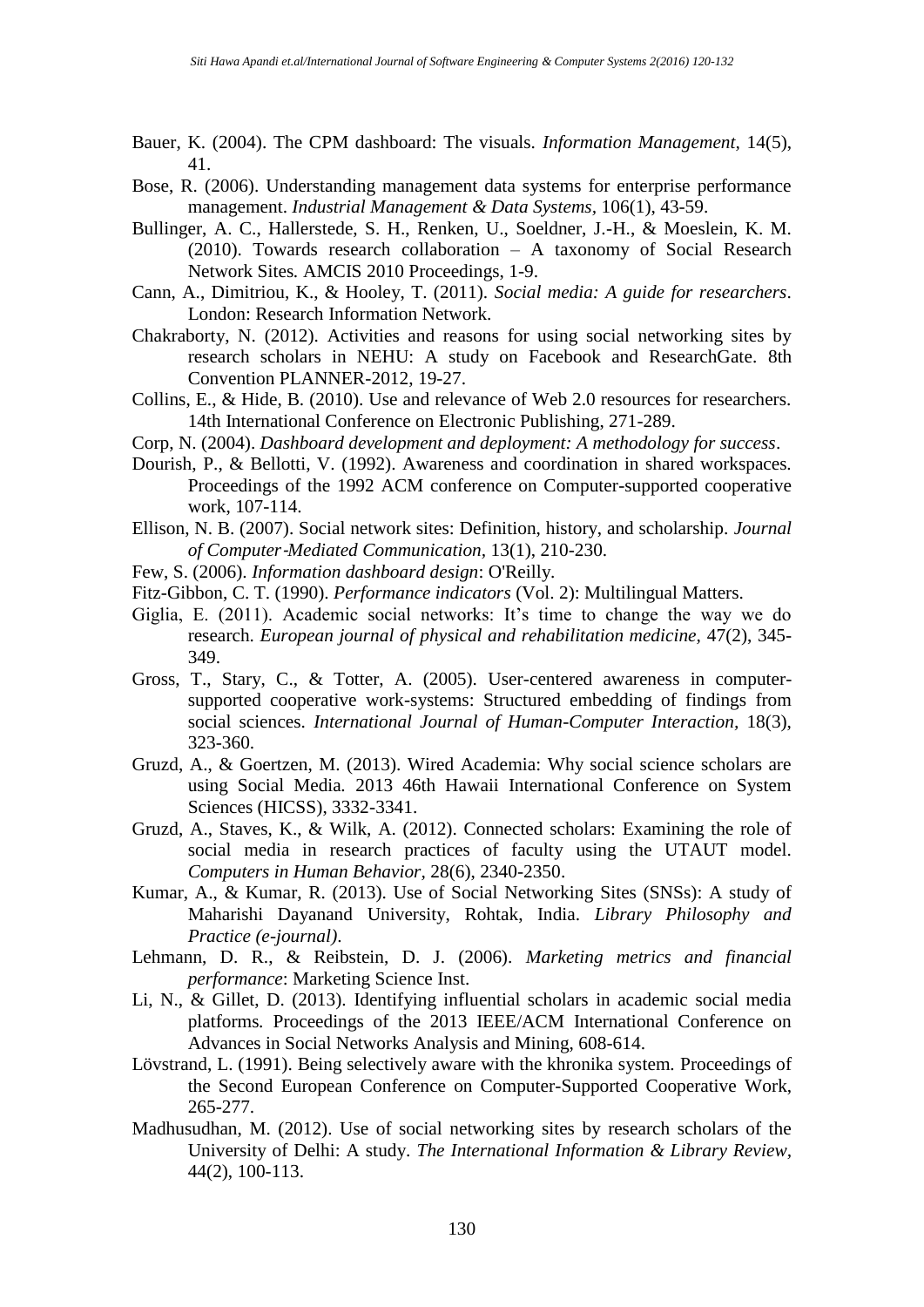- <span id="page-11-8"></span>Mahendrawathi, E., Pranantha, D., & Utomo, J. D. (2010). Development of dashboard for hospital logistics management*.* 2010 IEEE Conference on Open Systems (ICOS), 86-90.
- <span id="page-11-12"></span>Maheshwari, D., & Janssen, M. (2013). Measurement and benchmarking foundations: Providing support to organizations in their development and growth using dashboards. *Government Information Quarterly,* 30, S83-S93.
- <span id="page-11-10"></span>Malik, S. (2005). *Enterprise dashboards: Design and best practices for IT*: John Wiley & Sons.
- <span id="page-11-6"></span>Masud, S., Afrin, M., Choudhury, F. M., & Ahmed, S. I. (2012). VizResearch: Linking the knowledge of people and the people with knowledge. *Procedia Computer Science,* 9, 1416-1425.
- <span id="page-11-11"></span>Morton-Owens, E. G., & Hanson, K. L. (2012). Trends at a glance: A management dashboard of library statistics. *Information Technology and Libraries,* 31(3), 36- 51.
- <span id="page-11-7"></span>Nentwich, M., & König, R. (2014). Academia goes Facebook? The potential of social network sites in the scholarly realm *Opening Science* (pp. 107-124): Springer International Publishing.
- <span id="page-11-13"></span>Osborne, F., Motta, E., & Mulholland, P. (2013). Exploring scholarly data with rexplore *The Semantic Web–ISWC 2013* (pp. 460-477): Springer.
- <span id="page-11-9"></span>Pauwels, K., Ambler, T., Clark, B. H., LaPointe, P., Reibstein, D., Skiera, B., . . . Wiesel, T. (2009). Dashboards as a service: Why, what, how, and what research is needed? *Journal of Service Research,* 12(2), 175-189.
- <span id="page-11-15"></span>Phippen, A., Sheppard, L., & Furnell, S. (2004). A practical evaluation of Web analytics. *Internet Research,* 14(4), 284-293.
- <span id="page-11-2"></span>Reinhardt, W. (2012). *Awareness support for knowledge workers in research networks.* (Ph.D. Thesis), Open University in the Netherlands (CELSTEC), Heerlen, The Netherlands.
- <span id="page-11-0"></span>Reinhardt, W., Kadam, P., Varlemann, T., Surve, J., Ahmad, M. I., & Magenheim, J. (2012). Supporting scholarly awareness and researchers' social interactions using PUSHPIN*.* Proceedings of the 2nd workshop on awareness and reflection in technology-enhanced learning, CEUR Workshop Proceedings, 31-46.
- <span id="page-11-3"></span>Reinhardt, W., & Mletzko, C. (2011). Awareness in learning networks*.* Proceedings of the PLE Conference 2011, 12-20.
- <span id="page-11-1"></span>Reinhardt, W., Mletzko, C., Drachsler, H., & Sloep, P. B. (2014). Design and evaluation of a widget-based dashboard for awareness support in Research Networks. *Interactive Learning Environments,* 22(5), 594-613.
- <span id="page-11-4"></span>Reinhardt, W., Mletzko, C., Sloep, P. B., & Drachsler, H. (2012). Understanding the meaning of awareness in Research Networks*.* Proceedings of the 2nd Workshop on Awareness and Reflection in Technology Enhanced Learning, Saarbrücken, Germany, 13-30.
- <span id="page-11-14"></span>Rohani, V. A., & Ow, S. H. (2011). Eliciting essential requirements for social networks in academic environments*.* 2011 IEEE Symposium on Computers & Informatics, 171-176.
- <span id="page-11-5"></span>Rowlands, I., Nicholas, D., Russell, B., Canty, N., & Watkinson, A. (2011). Social media use in the research workflow. *Learned Publishing,* 24(3), 183-195.
- <span id="page-11-16"></span>Tang, J., Zhang, J., Yao, L., Li, J., Zhang, L., & Su, Z. (2008). Arnetminer: Extraction and mining of academic social networks*.* Proceedings of the 14th ACM SIGKDD international conference on knowledge discovery and data mining, 990-998.